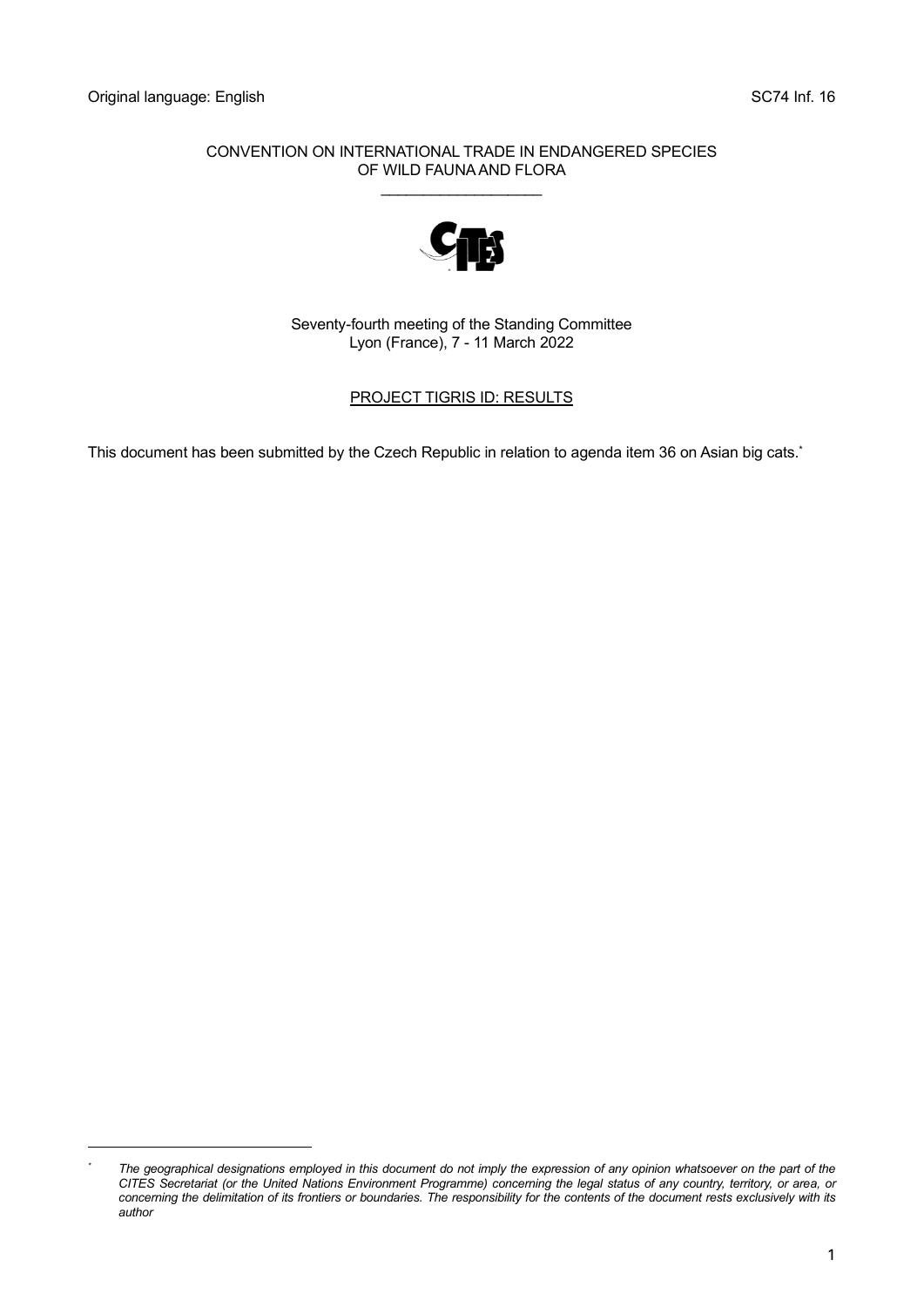# **Project Tigris ID: Results**

## **Summary**

The project TigrisID was funded by the Czech Republic and implemented by the Forensic DNA Service Laboratory (FDNAS) between 2018 to 2021. Under the project, two methods have been developed for species identification of tiger biological material in different types of products and for determination of tiger individual profile using STR loci. **Two types of analytical kits for species and individual identification of tigers** have been developed and are **available free of charge** to CITES authorities of other countries on request. **FREE testing of tiger samples** is offered by the Forensic DNA Service Laboratory in Prague, Czech Republic. It can include testing of a product of unknown origin in any investigated case as well as an individual identification and determination of the DNA profile of any tiger individual. Additional samples of tigers (or other big cat species) are needed for further research that continues with the follow-up **project PantheraID** (the Charles University in Prague, morphological and genetic identification of big cats). Please contact team members if you are interested in analytical kits, can provide any samples (tiger or other big cat species), wish to have your sample analysed or are interested in cooperation.

# **Contacts**

Researcher: **Forensic DNA Service** (Budínova 67/2, 180 00 Prague 8, http://www.fdnas.cz) Director/Genetic expert: **Daniel Vanek, Ph.D.; [daniel.vanek@fdnas.cz](mailto:daniel.vanek@fdnas.cz)** Supervision:



- **Ondrej Kloucek, Ph.D.**; [ondrej.kloucek@mzp.cz,](mailto:ondrej.kloucek@mzp.cz) Ministry of the Environment of the Czech Republic (CITES MA CZ)

- **Pavla Rihova, M.Sc.**; wildlife enforcement and forensic expert for CITES MA CZ, [pavla.rihova@natur.cuni.cz,](mailto:pavla.rihova@natur.cuni.cz) Environmental Forensic Sciences Centre, Charles University

TigrisID project sponsor: Ministry of Interior of the Czech Republic (project number VH20182021028 - Applied research on the genetics of selected species of animals protected under the international convention of CITES)

# **Project objectives**

The goal of the TigrisID project was to develop and validate new forensic tools for DNA-based identification of *Panthera tigris* biological material. The project included the development of STR analytical kits for the species and individual identification of tigers, perform population study for unrelated tigers, reference database development, and verification of methods for the species identification of *Panthera tigris* in heavily processed materials such as broths, tiger glue, tiger wine, boiled tiger bones, etc.

# **Collecting samples for the purpose of the project**

For the purpose of the research, tiger samples taken during inspections of tiger breeding facilities (private breeders, circuses), obtained from zoos, and samples from investigated cases were used. The samples came from the Czech Republic, Slovakia, Russia, Finland, Ireland, France, Germany, the UK, and Lithuania. A total of **424 tiger samples were obtained**. DNA of 384 tiger individuals was successfully isolated (these profiles have been entered into the reference database). Reference materials of other related feline species were also collected and analysed (*Panthera leo*, *Puma concolor, Panthera onca, Panthera pardus*, and *Felis catus*)*.*

**Sampling kits for different types of samples** have been developed which included hair, blood, saliva, raw soft tissue, hard tissue (bones, teeth, claws), droppings. Each sampling kit contains a **primary sampling protocol** with the following data:

- $\triangleright$  ID number of the kit,
- ➢ Animal species and Individual identification (microchip number or other),
- $\triangleright$  Description of the sample, date of sampling,
- ➢ Conditions during sampling (temperature, humidity…),
- ➢ Sample stabilization method (drying, cooling, freezing, DNA stabilization solution),
- ➢ Animal owner's name,
- ➢ Name and signature of the officer or person who provided sampling,
- ➢ Case number,
- ➢ Photo documentation,
- $\triangleright$  Date and time of delivery to the laboratory,
- ➢ Notes.

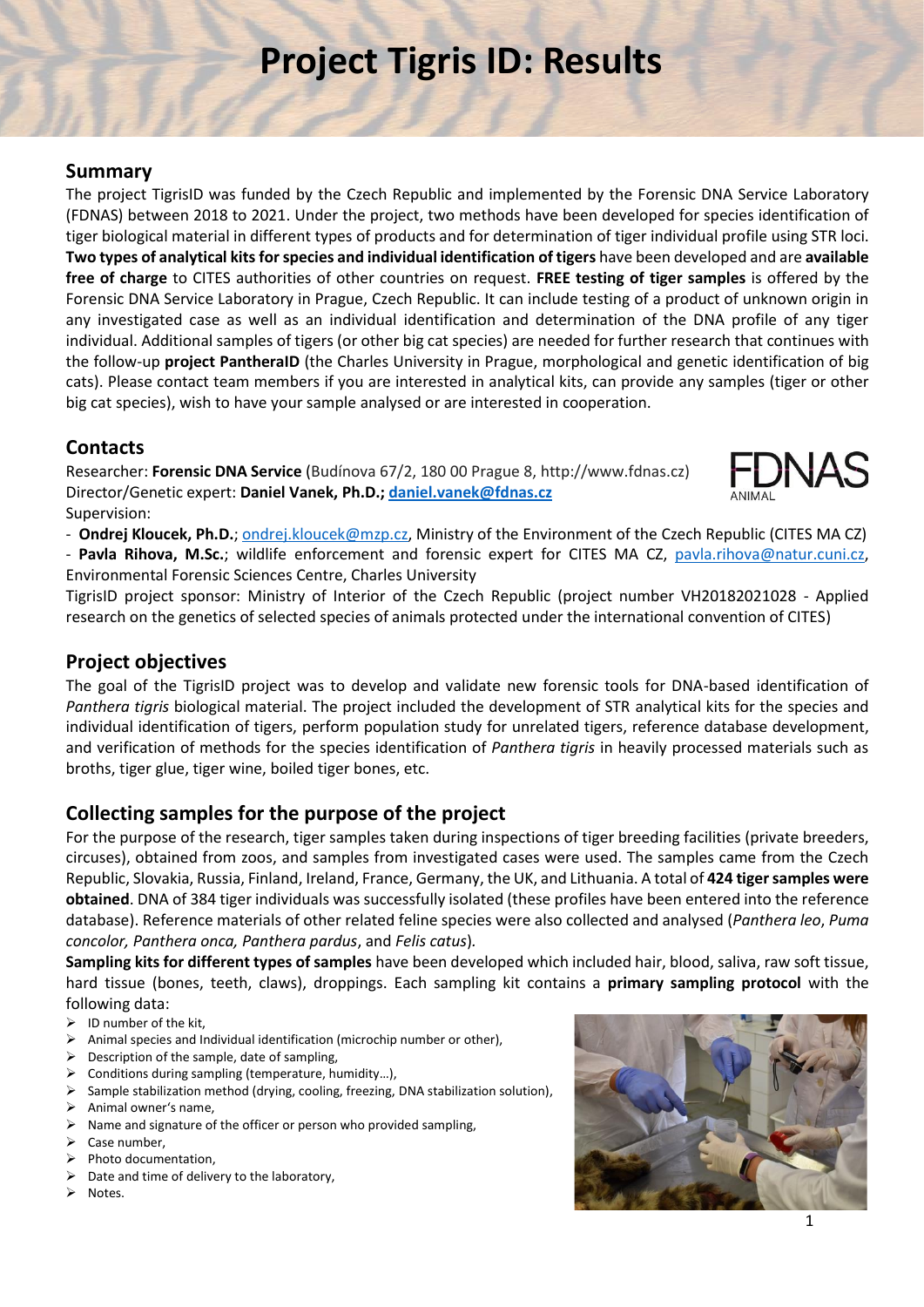Detailed guidelines with descriptions of methods of sampling and sample storage were developed (**TigrisID: Guidelines and Sampling Protocols**). These were provided to the CITES Secretariat (also widely distributed within partner institutions, zoos, EU-TWIX members, Interpol, etc.).

# **TigrisID project methods used and results**

DNA analysis is one of the key forensic methods. For human biological material, the method is standardized worldwide and well managed in terms of the quality of the results. However, the usage of animal DNA analysis for forensic purposes is still evolving and will require a great deal of research and effort to harmonize approaches, standardize the methods used and ensure the quality of results. The first recommendations in the field of animal DNA analysis were published in 2005. In 2011, the International Society for Forensic Genetics (ISFG) issued a set of 13 recommendations that also consider the requirements of enforcement authorities. Within the TigrisID project, it was found that some recommendations are difficult to apply in practice (e.g., ensuring a sufficient number of samples from unrelated individuals in rare endangered species), so it was proposed to modify them and add new points (will be published).

### **1. Quantification and quality of isolated DNA**

The determination of the quantity of DNA isolated from the examined sample is essential in the process of DNA forensic analysis for subsequent amplification by multiplex PCR (optimal amount of DNA should be used). For DNA quantification, a multiplex qPCR reaction with TaqMan probes was used.

Data about the quality of isolated DNA make it possible to detect the presence of inhibitors, or to determine the level of DNA degradation and, according to the results, to propose the appropriate subsequent analysis steps (removal of inhibitors, usage of PCR mini amplicons, etc.).



#### **2. DNA profiling**

Within animal identification genetics, a distinction is made between species and individual identification. **Species identification** is used to determine the species of an animal when morphological determination is not possible (products, tissues, medicine…). **Individual identification** serves to confirm the identity of a particular individual, to determine the parentage or to determine whether the examined product of biological origin (claws, teeth, skin, medicine, etc.) comes from an individual whose reference sample has been entered into the database.

#### **Tiger species identification (***Ptig Qplex***)**

**Mitochondrial DNA analysis** is more appropriate for species identification of products or modified biological materials than nuclear DNA, as it is 10-100 times more abundant in cells. Due to the larger number of copies of mitochondrial DNA, species determination is possible even in samples with nuclear DNA degraded due to chemical or thermal processing (e.g., tanning, production of medicinal products). The major advantage of using mitochondrial DNA is high sensitivity of species determination even when only picograms of DNA are available. The only disadvantage is the inability to distinguish hybrids (e.g., tigon = offspring of a male tiger and a female lion) due to transfer of mitochondrial DNA through the maternal line.

Primers for amplification of mitochondrial genes encoding cytochrome b, cytochrome oxidase I, and 12S rRNA were designed and tested for tiger species identification. Primers were continuously tested on forensic samples of tigers (excrements, hair, bone (native/processed), tissue, tanned/untanned skin, and blood). This activity included testing for the PCR robustness and tolerance to common inhibitors as well as bioinformatics analysis of the resulting sequences. Primers for species identification were continuously tested on biological materials sampled from other feline species. The target sequence for amplification is located in the D-loop region of the mtDNA.

The procedure was validated for QuantStudio™ 5 thermocycler system (Applied Biosystems, USA) and QuantStudio Design and Analysis Software

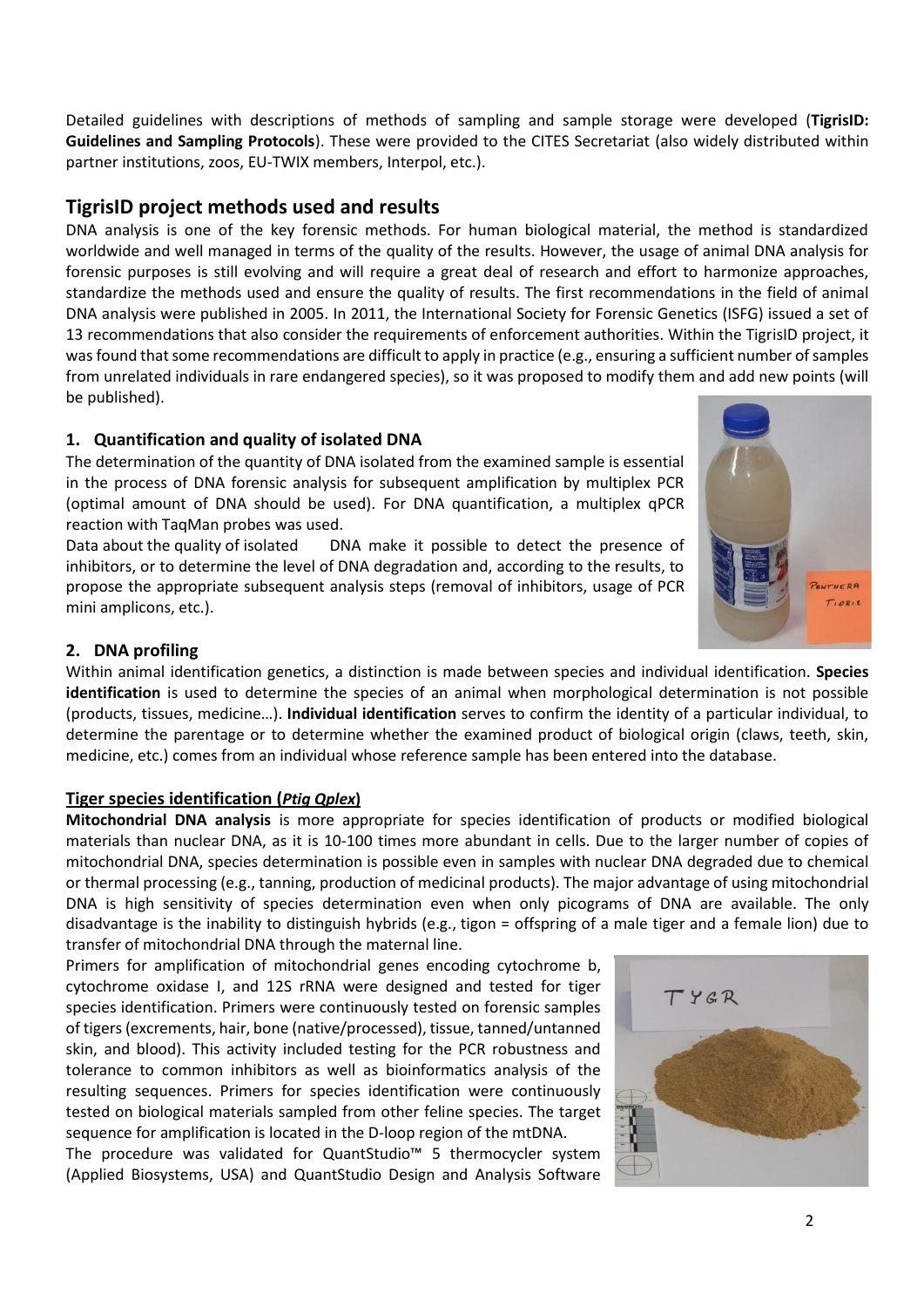v1.4.3. (Applied Biosystems, USA). As part of the testing, the laboratory participated in a proficiency test organized by ENFSI APST (European Network of Forensic Science Institutes, Animal, Plant and Soil Traces expert working group).

As part of the output of the project, the **specific analytical kit for RT-PCR species-specific determination of** *Panthera tigris* **called** *Ptig Qplex* was developed. The analytical kit is intended for analysis of tiger biological material in of unknown origin and with complex composition (like tissues, products, medicine…). It allows to detect minute



amounts of DNA and thus provide evidence of possible illegal trade. The analytical kit not only provides information about the presence of tiger DNA but also delivers information about DNA concentration and the presence of inhibitors using internal amplification control.

**Figure 1:** Analytical kit *Ptig Qplex -* amplification plot for tiger sample qPtigM - red curve for mitochondrial DNA (indicates the presence of *Panthera tigris* DNA in the test sample),

qPtigN - blue curve for nuclear DNA (determines the concentration of nuclear DNA in the examined sample),

qPtigC - green curve for internal amplification control (determines the purity of the isolated DNA).

**Developed analytical kits for tiger species-specific determination can be obtained from the laboratory Forensic DNA Service on request (only for wildlife enforcement purposes, free of charge).**

#### **Tiger individual identification (***Ptig STRplex***)**

In the case of individual identification, it is necessary to determine the DNA profile of the individual. The DNA profile consists of the results of genetic testing of polymorphic loci, which can be Short Tandem Repeats (STR), point mutations (SNP - Single Nucleotide Polymorphism) or insertions and deletions (InDells), or insertions (InNulls). In human identification genetics, STR analysis is the gold standard, and ISFG recommendations also recommend the usage of STR (also recommended by European Network of Forensic Science Institutes - ENFSI). Because sufficient amounts of isolated DNA cannot be expected in all forensic samples, it is more efficient to amplify



selected STR loci in one or more multiplex reactions. With respect to the ENFSI recommendations, STRs with tetranucleotide repeats and good informativeness were preferred when selecting STR polymorphic regions. Another advantage of STR analysis is the sensitivity in the tens of picograms of DNA and the relative ease of operation because capillary electrophoresis, which is used to separate and visualize amplified DNA fragments, is a common available method in forensic laboratories.

Different STR loci were selected and tested for individual identification of tigers. STR loci in which low polymorphism was found were excluded from the original multiplexes. After testing, a total of 11 selected STR loci (Short Tandem



Repeats) were selected, divided into 2 tiger STR multiplexes. Both multiplexes include molecular system for gender determination and also contains an allelic ladder that allows precise allele calling and exchange of results.

**Figure 2:** Schematic representation of STR loci in 2 distinct multiplexes of *Ptig STRplex*.

As part of the validation, the systems came through endurance testing (sensitivity, presence of inhibitors, degraded DNA) and were successfully tested on a broad variety of samples including hair, teeth, claw, droppings, tiger wine, and various artefacts of traditional medicine.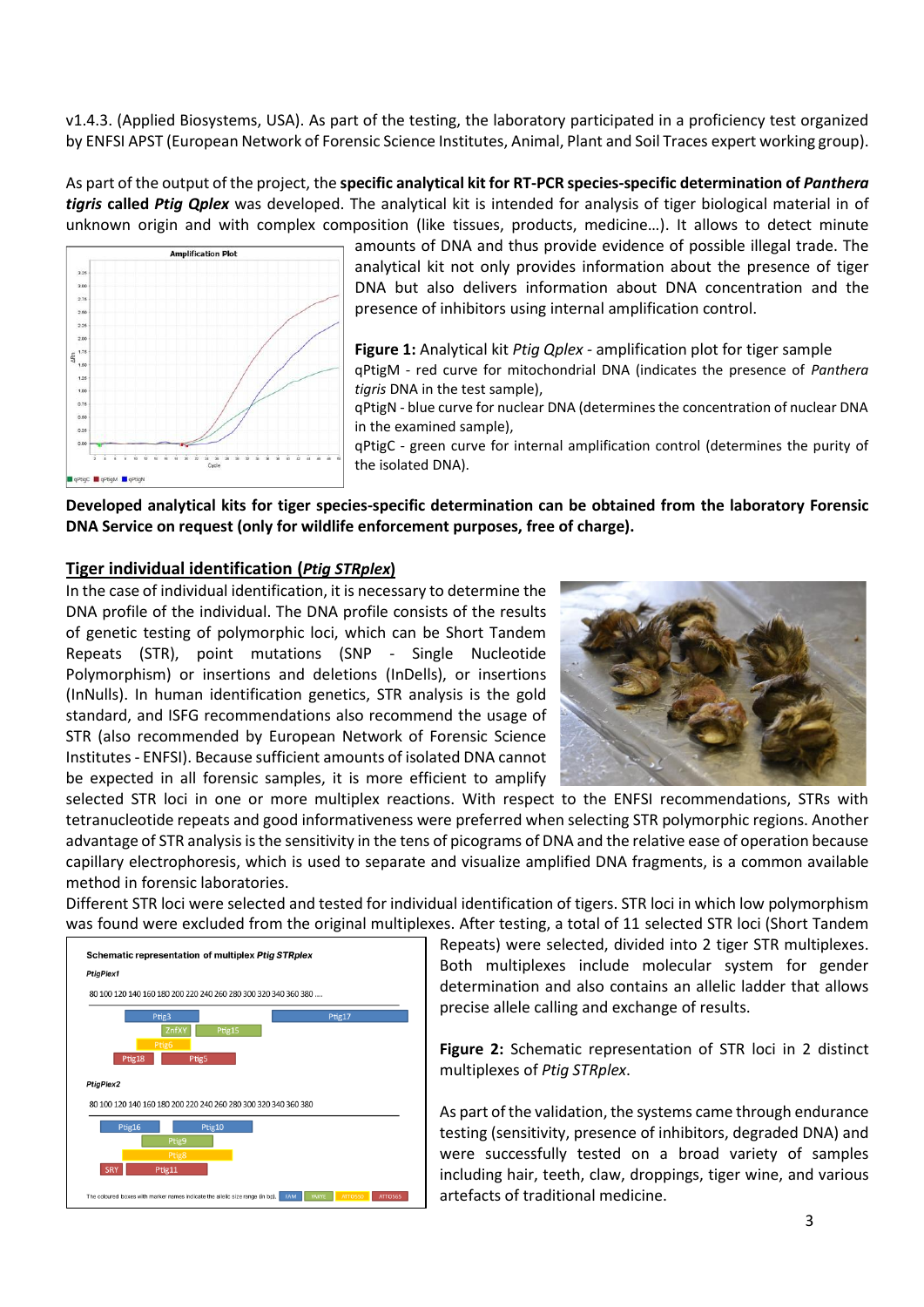

**Figure 3:** An example of DNA profile generated using *Ptig STRplex 1 –* electrophoregram.

Allelic ladders required for subsequent fragment analysis of PCR products were analysed on a SeqStudio 3200 Genetic Analyzer. The protocols were validated on Eppendorf MasterCycler Nexus gradient (PCR DNA amplification) and SeqStudio 3200 Genetic Analyzer (fragmentation analysis of PCR products). Allelic ladders and corresponding bins were created for the individual STR loci for the GeneMapper5 Software.

As part of the output of the project, the **specific analytical kit for individual identification of** *Panthera tigris* **individuals/specimens called** *Ptig STRPlex* was developed. The kit is sensitive enough even for small amounts of input DNA (starting from 1 pg DNA) and contains sufficient reagents to determine 10 individual tiger DNA profiles.

**Newly developed analytical kits for tiger individual identification can be obtained from the laboratory Forensic DNA Service on request (only for wildlife enforcement purposes, free of charge).**



The DNA profile of the tiger individual can be used to establish a link between a sample of unknown origin and a reference sample or a database record. DNA profiles of tiger samples can be also used for parentage testing.

*Ptig Qplex* and *Ptig STRplex* are validated for commonly used instruments QuantStudio 5 and SeqStudio (Thermo Fisher Scientific, USA).

*Ptig Qplex* and *Ptig STRplex* are described in open-access *European Journal of Environmental Sciences* (Vanek D., Ehler E. and Vankova L. "Development of DNA quantitation and STR typing systems for *Panthera tigris* species determination and individual identification in forensic casework." *European Journal of Environmental Sciences* 11.2 (2021): 113-118.).

Legal protection of project results - Ptig Qplex and Ptig STRplex analytical sets are protected as a utility model (registered with the Industrial Property Office, CZ).

#### **Processed materials**

Experiments were performed to determine the **impact of the skin tanning processes on DNA degradation**. A strong correlation was found between the chemicals used to process the skin (especially formic acid) and DNA degradation and cross-linking. Procedures that use long-term maceration using formic acid are critical for DNA quality and quantity. Experiments investigating the effect of tanning processes and the various chemicals used for tanning will be continued as part of the follow-up project.

Experiments on **DNA degradation during long-term boiling** have shown that DNA (both mitochondrial and nuclear) is typeable even after long-term boiling. The study monitored the quality and quantity of DNA in bone samples (*Bos taurus*) that were boiled for 48 hours and sampled every hour. After 48 hours of boiling, the DNA is still present in a typeable form. However, in longer-processed 7-day solid tiger bone glue (cubic form), DNA is no longer detectable in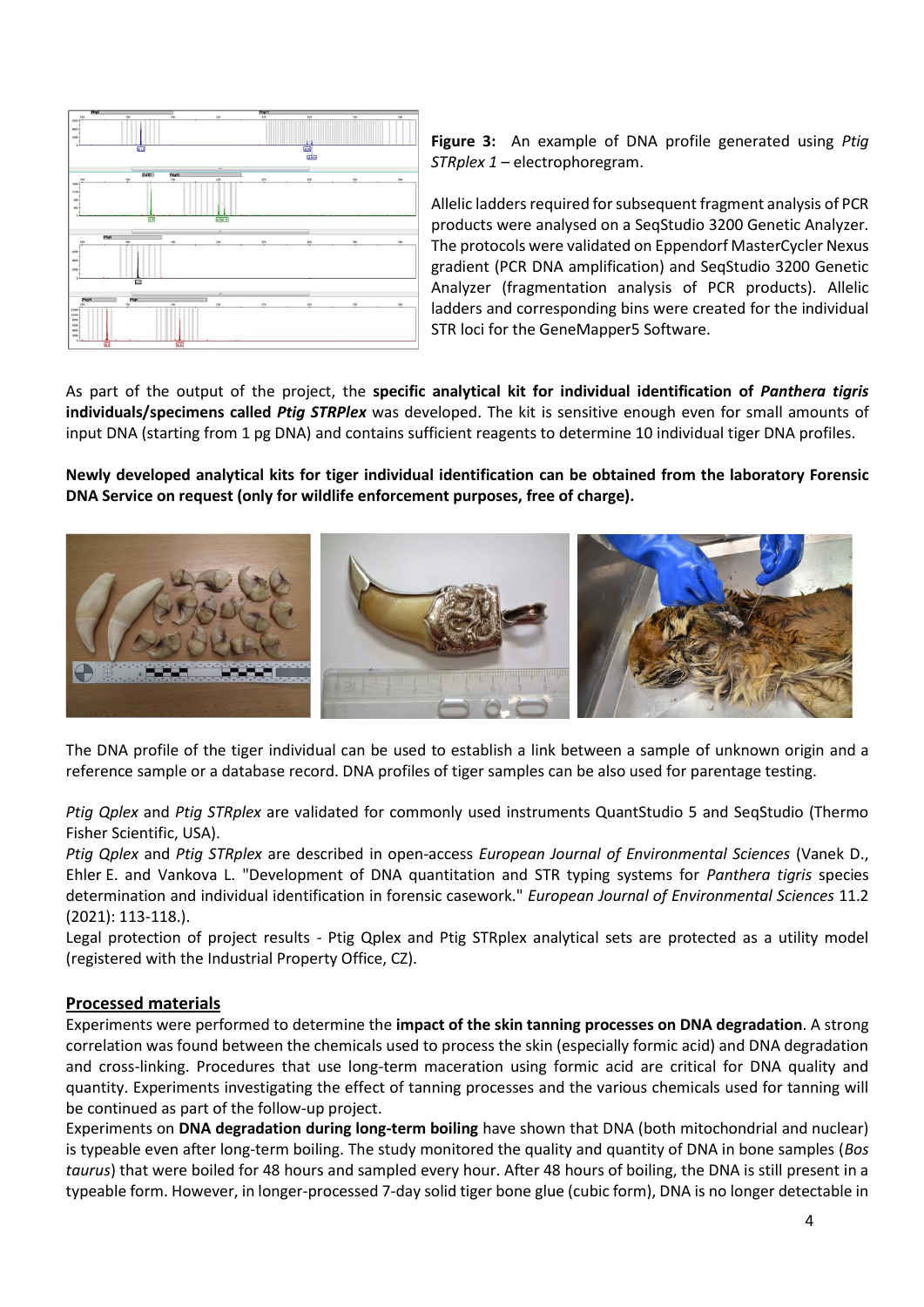5

a species-specific form, but certain proteins are still present. In summary - liquid macerates, broths and soft products can usually be analysed. Methods for the identification of tiger DNA/proteins in heavily heat-damaged materials (long-term broths/glue cubes) must therefore be further investigated.

Results of the experiment have been published:

E. Tikalova, J. Votrubova, J. Kufnerova, D. Formanova, P. Rihova, L. Vankova, D. Vanek "Busting the myths: DNA typeability after 48 hours of boil", *Forensic Science International: Genetics Supplement Series*, Volume 7, Issue 1, 2019, Pages 79-82, ISSN 1875-1768, [https://doi.org/10.1016/j.fsigss.2019.09.031.](https://doi.org/10.1016/j.fsigss.2019.09.031)

#### **Analysis report**

Genetic analysis protocol with the following information was developed:

- Laboratory number,
- $\triangleright$  Case number + authority,
- ➢ Description of the sample,
- ➢ Requirements: species identification/individual identification/parentage testing,
- ➢ Photo documentation,
- ➢ Processing time,
	- Laboratory records (the range is in accordance with ISO 17025 and ILAC G-19):
		- o Sampling from the original sample,
		- o DNA isolation method, isolation date, notes,
		- o DNA quantification method (standard/species specific),
		- o Result of DNA quantification,
		- o Presence of inhibitors, method of purification of isolated DNA to remove inhibitors,
		- o Date of PCR, amplification conditions, post-amplification purification method,
		- o Date of electrophoresis,
		- o Method of analysis (sequencing/fragmentation analysis), parameters of analysis,
		- o Sample designation code for insertion into the database,
		- o Statistical evaluation,
		- o Storage of the isolate and the original sample,
		- o Signature of the expert.

#### **3. Reference database**

The database software *nhDNAdb* (non-human DNA database) for the **comparison of tiger DNA profiles** contains around 400 *Panthera tigris* DNA profiles generated from reference and casework samples. The database is used to store the results of tiger DNA analyses (DNA profiles), to compare the DNA profiles obtained from the forensic samples with records in the database (reference samples and traces) or to search for related DNA profiles for subsequent verification of the relationship (parent-offspring or siblings). Additional descriptive information can be attached to each inserted DNA profile (country of origin, type of sample, sample storage place, DNA sample storage place, description etc.). The database is currently designed for operations on the local user's computer in MS Windows with internet access and the IIS web server what is part of MS Windows. All functionalities are verified for browsers Chrome, Firefox, Safari, Opera, and Edge. The number of records is limited only by the physical limit of the MS Access database (about 1GB) which corresponds to about 500,000 DNA profiles. The structure of the register respects the ISO 17025:2018 standards and the ILAC-G19:2014 Directive. The data structures are based on the structures of the analogous Combined DNA Index System (CODIS) which supports a database of human DNA profiles and is operated by the US government (under FBI).

The database is owned by the Czech Republic (project sponsor) and at the moment, is accessible only to authorized persons from the Czech Republic (researchers dealing with the project, relevant government enforcement agencies). The user interface allows logging, recording activities of authorized users, data backup, comparing database profiles against each other, exporting individual records, exporting the number of records, etc. Comparison of data (tiger



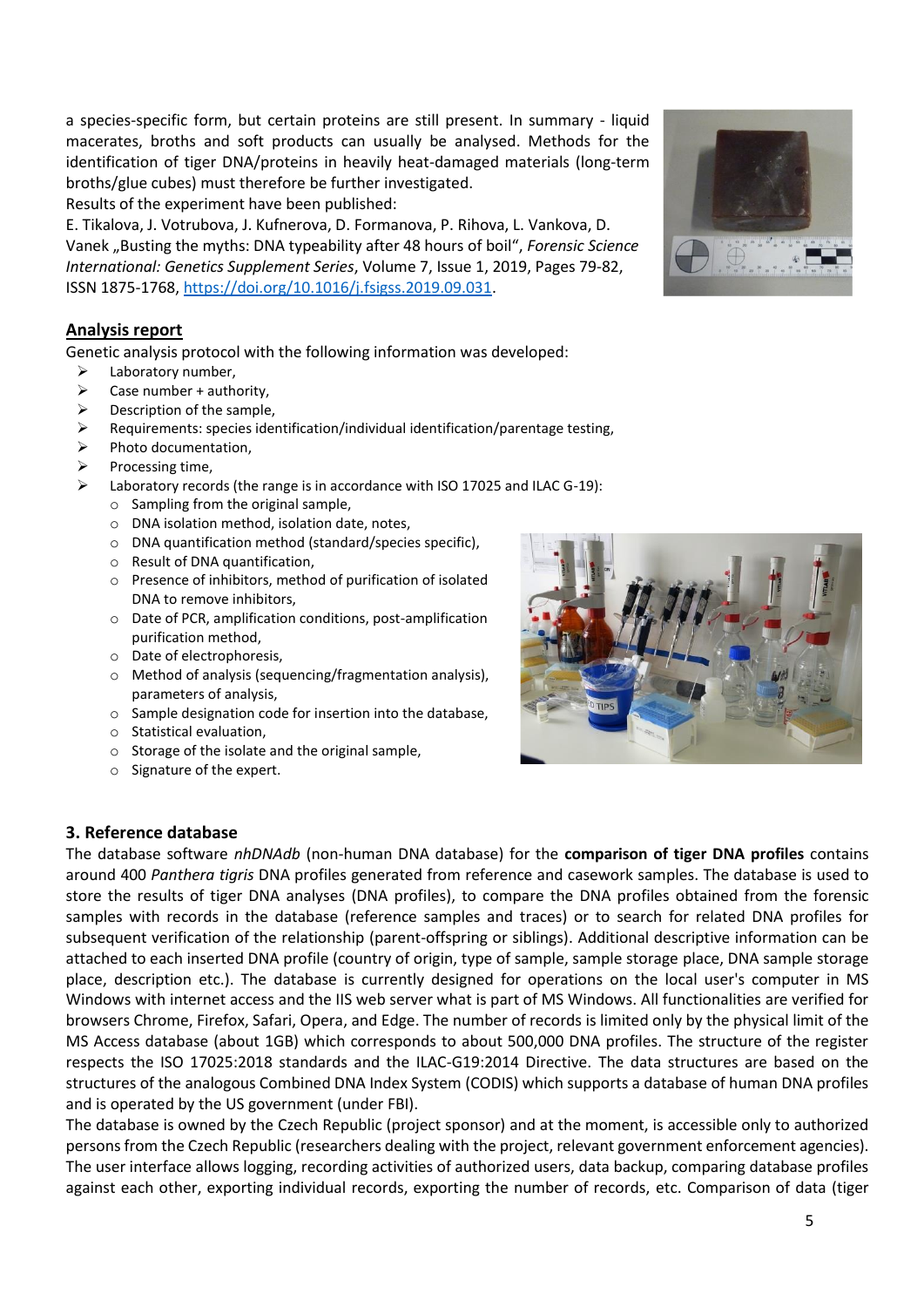profiles) from the database has already contributed to obtaining evidence in several investigations of illegal trade in tiger products in the Czech Republic. Comparison of data for samples from other countries can be made upon request from the relevant CITES authorities. Further development of the database is expected, including a possible extension of access. In the future, with wider use of the database (when used by multiple countries as a reference database), it would be appropriate **to transfer the database to a cloud environment**, which would require some financial budget.

| Sample DB<br>Code | note  | 32A           | DB44                       | 78        | TC      | BIRH1B                                                                                    | DB66    | DB52    | BR6                             | DB1       | <b>BIRHIC</b> | 12F     | 8 Rh37D                                                                                                                       | 32F               | <b>DB23</b>       | SR63                  | JR10        | IR12              | IR22 |
|-------------------|-------|---------------|----------------------------|-----------|---------|-------------------------------------------------------------------------------------------|---------|---------|---------------------------------|-----------|---------------|---------|-------------------------------------------------------------------------------------------------------------------------------|-------------------|-------------------|-----------------------|-------------|-------------------|------|
| 3442              | note? |               | 200/200 212/214            | 227 / 227 | 158/166 | 242/246                                                                                   | 198/208 | 219/219 | 134/156                         | 158 / 158 | 126/128       | 231/235 | 203/203                                                                                                                       | 173/173           | 247/247           | 194 / 194             | 136/136     | 182/182 217/221   |      |
| 3437              |       |               | 2007 200 2427 212 2277 227 |           |         |                                                                                           |         |         |                                 |           |               |         | 188 188 242 242 242 268 208 219 221 134 154 152 158 128 130 229 235 201 / 203 128 129 230 120 242 130 132 136 182 188 217 217 |                   |                   |                       |             |                   |      |
| 3433              |       | $2000 - 1001$ | <b>CARL AND STATE</b>      |           |         | 158 / 158 242 / 242 204 / 208 219 / 221 134 / 134 152 / 158 199 / 199 231 / 231 201 / 203 |         |         |                                 |           |               |         |                                                                                                                               | <b>STATISTICS</b> | <b>The County</b> | <b>STEEL FROM THE</b> | 120617-008  | 182/188           |      |
| 3432              |       |               | <b>SOCIETY 212/212</b>     | $-1-$     |         | 158/168 242/242                                                                           |         |         | 152/152 215/219 134/134 152/152 |           |               |         | 231 / 231 201 / 203                                                                                                           | <b>STORY STOR</b> |                   | 247 / 249 194 / 200   | Albert Town | <b>CONTRACTOR</b> |      |

The DNA profiles of tigers held in captivity in the Czech Republic were also entered into the CITES Register maintained by the Ministry of Environment of the Czech Republic (CZ MA CITES), which serves to register live CITES specimens in the CZ and to monitor trade with them. Information about tiger genetic profiles can be used by enforcement authorities to individually identify tiger individuals, verify parentage, or obtain evidence of illegal handling of tigers or tiger products.

#### **4. Population studies**

The match between two DNA profiles ("track-track" or "trackreference" type) must be statistically evaluated to determine the weight of this match. Without statistical evaluation, results of the analysis should not be used for forensic purposes. For statistical evaluation, it is necessary to have data from a population study performed on a particular species. Population data obtained should be tested for compliance with Hardy-Weinberg equilibrium. The number of unrelated individuals for the population study should be higher than 100, which can be difficult to obtain in endangered species. Absence of population studies is a common mistake in the usage of genetics for forensic evidence. If population data is not available or did not pass the testing, it is not possible to statistically evaluate any match between samples and this fact must be explicitly stated in the assessment.

.



DNA profiles of **90 unrelated tiger individuals** were used to calculate the allele frequencies of STR loci included in *Ptig STRplex.* The resulting Combined discrimination capacity of 0.99999998 and Combined match probability: 1.083504  $x10^{-8}$  allows an efficient evaluation of database or sample-to-sample matches.



Tigers bred in captivity in Europe are highly related, so the number of unrelated individuals for the population study in TigrisID project was lower (90 unrelated individuals) than the number of samples actually obtained (424). For further research, analyses of tiger samples from other parts of the world would be needed.

**If you can provide any tiger samples, please contact the project team members at the emails listed in the header of this report!**